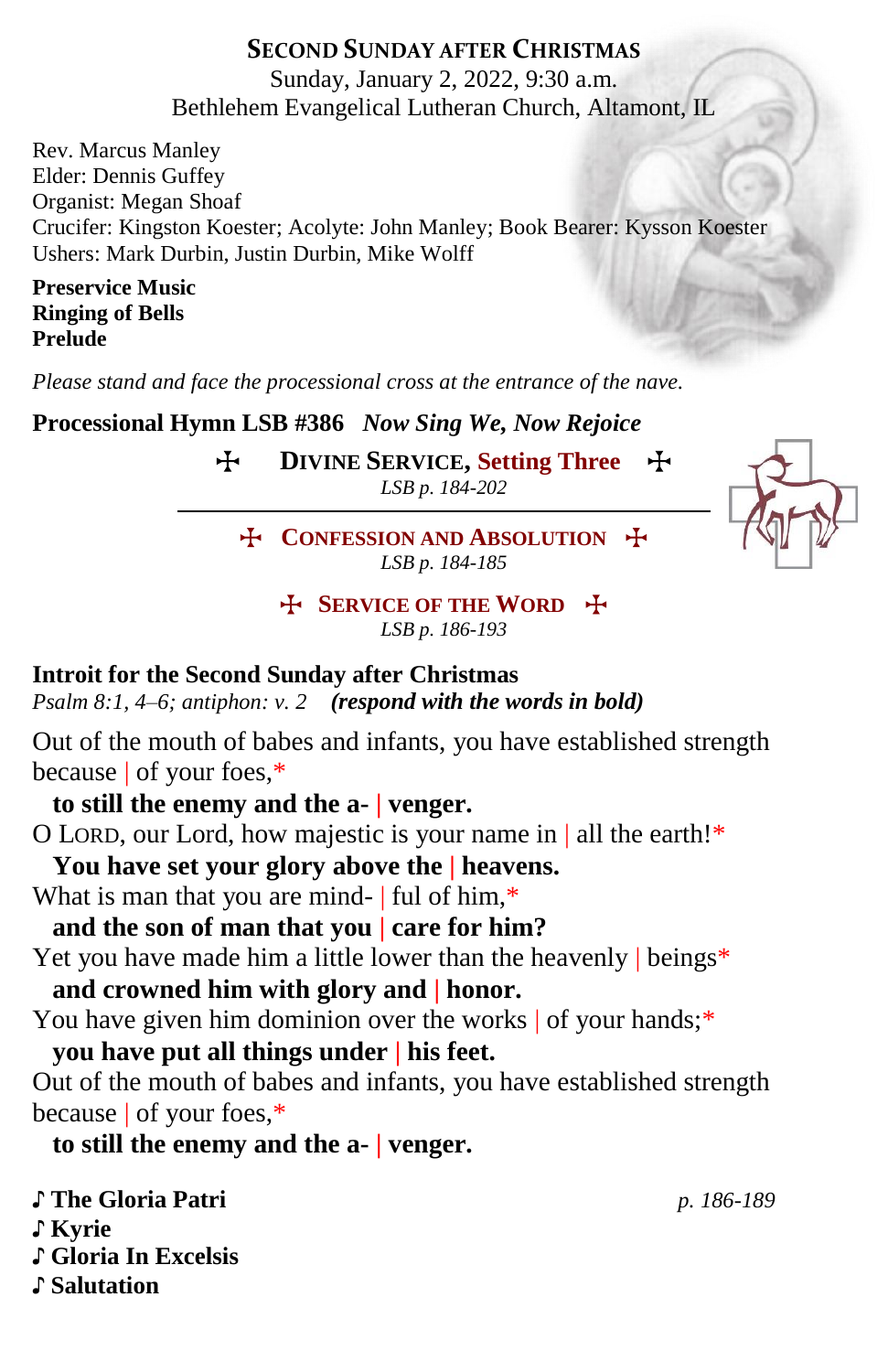### **Collect for the Second Sunday after Christmas**

P: Let us pray: Almighty God, You have poured into our hearts the true Light of Your incarnate Word. Grant that this Light may shine forth in our lives; through the same Jesus Christ, Your Son, our Lord, who lives and reigns with You and the Holy Spirit, one God, now and forever. **C: ♪ Amen**

### *Please be seated*

## **Old Testament Reading: Genesis 46:1–7**

<sup>1</sup>So Israel took his journey with all that he had and came to Beersheba, and offered sacrifices to the God of his father Isaac. <sup>2</sup>And God spoke to Israel in visions of the night and said, "Jacob, Jacob." And he said, "Here am I." <sup>3</sup>Then he said, "I am God, the God of your father. Do not be afraid to go down to Egypt, for there I will make you into a great nation. <sup>4</sup>I myself will go down with you to Egypt, and I will also bring you up again, and Joseph's hand shall close your eyes."

<sup>5</sup>Then Jacob set out from Beersheba. The sons of Israel carried Jacob their father, their little ones, and their wives, in the wagons that Pharaoh had sent to carry him. <sup>6</sup>They also took their livestock and their goods, which they had gained in the land of Canaan, and came into Egypt, Jacob and all his offspring with him, <sup>7</sup>his sons, and his sons' sons with him, his daughters, and his sons' daughters. All his offspring he brought with him into Egypt.

P: This is the Word of the Lord. **C: Thanks be to God.**

## **Epistle Reading**: **1 Peter 4:12–19**

 $12$ Beloved, do not be surprised at the fiery trial when it comes upon you to test you, as though something strange were happening to you.  $^{13}$ But rejoice insofar as you share Christ's sufferings, that you may also rejoice and be glad when his glory is revealed. <sup>14</sup>If you are insulted for the name of Christ, you are blessed, because the Spirit of glory and of God rests upon you. <sup>15</sup>But let none of you suffer as a murderer or a thief or an evildoer or as a meddler. <sup>16</sup>Yet if anyone suffers as a Christian, let him not be ashamed, but let him glorify God in that name. <sup>17</sup>For it is time for judgment to begin at the household of God; and if it begins with us, what will be the outcome for those who do not obey the gospel of God? <sup>18</sup>And

"If the righteous is scarcely saved,

what will become of the ungodly and the sinner?"

<sup>19</sup>Therefore let those who suffer according to God's will entrust their souls to a faithful Creator while doing good.

> P: This is the Word of the Lord. **C: Thanks be to God.**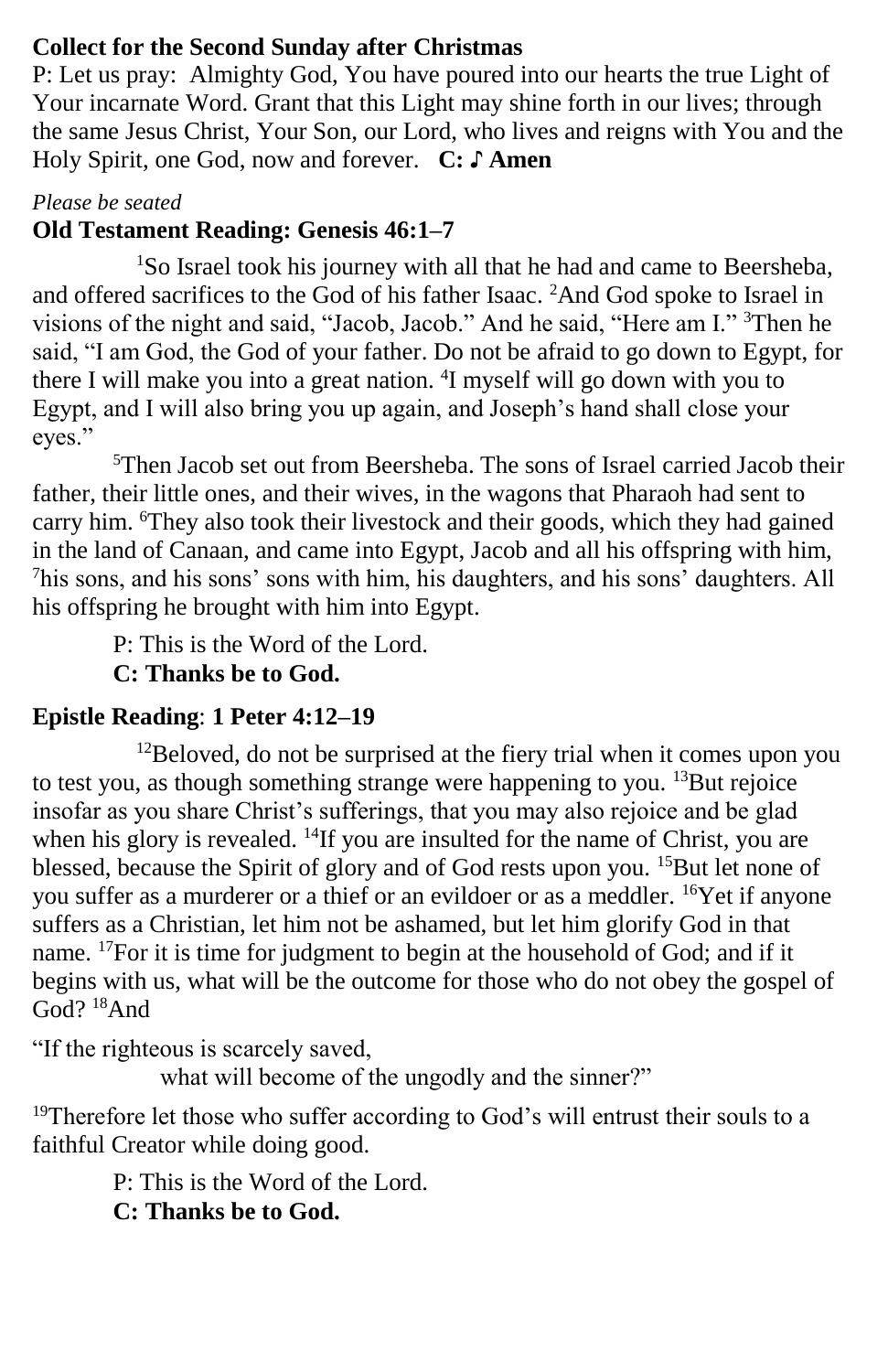*Please stand*

#### **C: ♪** *Alleluia. Alleluia. Alleluia.*  **Holy Gospel: Matthew 2:13-23**

- P: The Holy Gospel according to St. Matthew, the second chapter.
- **C:** *♪ Glory be to Thee, O Lord.*

<sup>13</sup>When [the wise men] had departed, behold, an angel of the Lord appeared to Joseph in a dream and said, "Rise, take the child and his mother, and flee to Egypt, and remain there until I tell you, for Herod is about to search for the child, to destroy him." <sup>14</sup>And he rose and took the child and his mother by night and departed to Egypt <sup>15</sup> and remained there until the death of Herod. This was to fulfill what the Lord had spoken by the prophet, "Out of Egypt I called my son."

<sup>16</sup>Then Herod, when he saw that he had been tricked by the wise men, became furious, and he sent and killed all the male children in Bethlehem and in all that region who were two years old or under, according to the time that he had ascertained from the wise men. <sup>17</sup>Then was fulfilled what was spoken by the prophet Jeremiah:

18"A voice was heard in Ramah,

weeping and loud lamentation,

Rachel weeping for her children;

she refused to be comforted, because they are no more."

<sup>19</sup>But when Herod died, behold, an angel of the Lord appeared in a dream to Joseph in Egypt, <sup>20</sup>saying, "Rise, take the child and his mother and go to the land of Israel, for those who sought the child's life are dead." <sup>21</sup>And he rose and took the child and his mother and went to the land of Israel.  $^{22}$ But when he heard that Archelaus was reigning over Judea in place of his father Herod, he was afraid to go there, and being warned in a dream he withdrew to the district of Galilee. <sup>23</sup>And he went and lived in a city called Nazareth, that what was spoken by the prophets might be fulfilled: "He shall be called a Nazarene."

P: This is the Gospel of the Lord.

# **C:** ♪ **Praise be to Thee, O Christ.**

# **Nicene Creed** *p. 191*

*Please be seated*

# **Hymn of the Day LSB #385** *From East to West*

**Sermon** Text: 1 Peter 4:12-19

Title: "*Sanctified Suffering*"

## Outline: **CHRIST TEACHES YOU HOW TO SUFFER.**

- I. Suffer without surprise.
- II. Suffer with joy—sharing in Christ's name and glory.
- III. Suffer for good not for evil.
- IV. Suffer without shame.
- V. Suffer with saved soul.